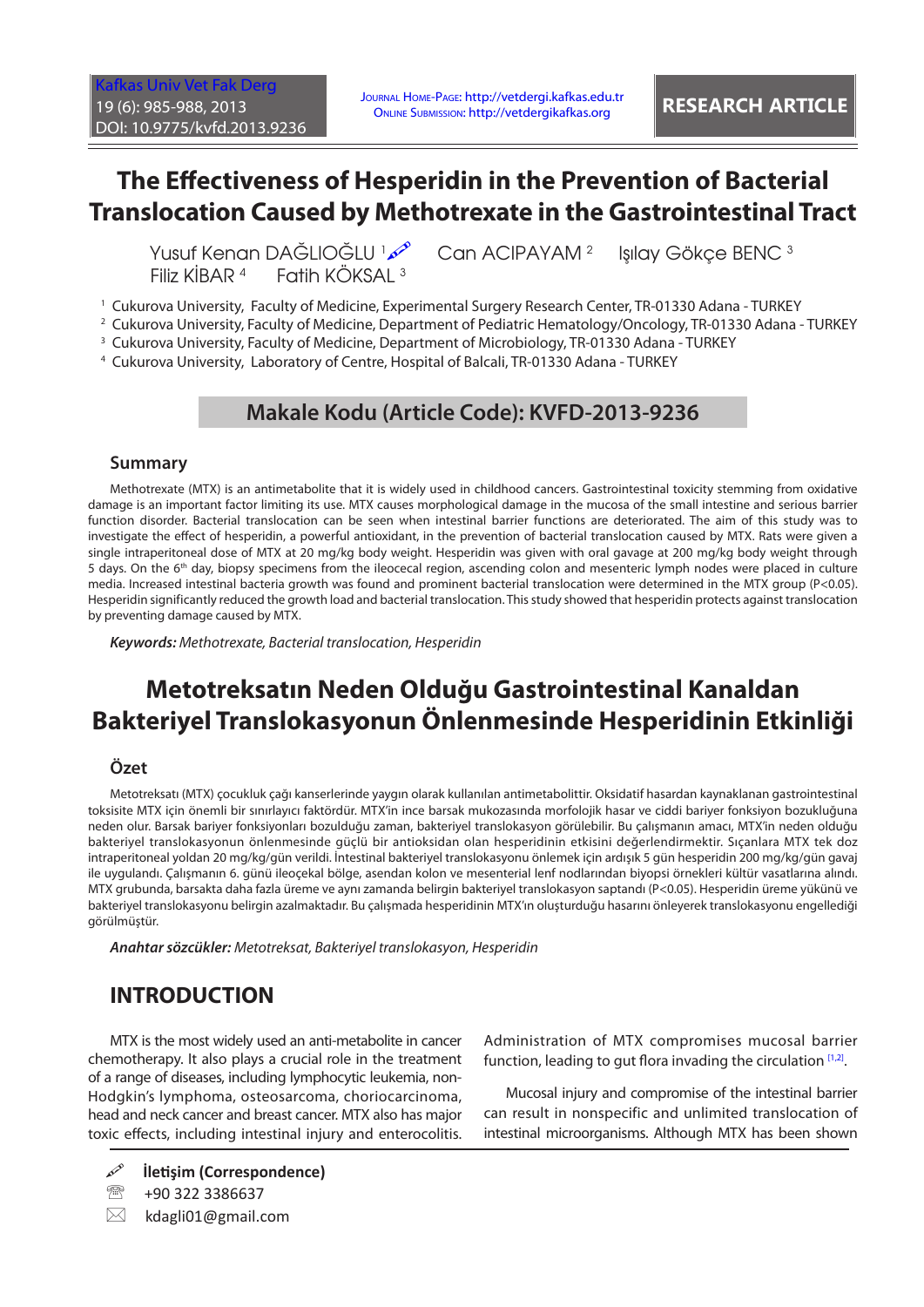to cause morphological injuries included intestinal barrier function damage in the mucosa of small intestine its association with bacterial translocation is still unclear [[3\].](#page-3-0) Reducing mucosal damage is important in order to lower the side-effects in patients receiving chemotherapy to a minimum. Neutrophil infiltration and oxidative stress have been shown to be involved in intestinal damage stimulated with MTX <sup>[4]</sup>. Recent studies have concentrated on antioxidant substances that may prevent the undesired side-effects of MTX in intestinal tissue. Several studies have been performed using antioxidant agents for the purpose of preventing MTX-related damag[e \[5-8\]](#page-3-0).

Hesperidin (flavanone) (HES) is a member of the biflavonoid group. It is a potent antioxidant with effects similar to those of Vitamin E and has various biological effects in the nervous systems of numerous mammals. In vitro and in vivo studies have demonstrated antimicrobial, antiviral, antihypertensive, hypolipidemic, antiulcerogenic, antineoplastic, anti-inflammatory, antioxidant and antihepatotoxic effects<sup>[9]</sup>. HES is reported to eliminate free oxygen radicals. It also inhibits the effects of proinflammatory mediators that induce neutrophil chemotaxis, such as prostaglandins<sup>[10]</sup>. In general, citrus bioflavonoids containing HES are known to be safe and have no sideeffects, even in pregnancy<sup>[11]</sup>.

This study was planned to determine the effect of HES on translocation that may occur as the result of an increase in certain bacterial groups and changes in the intestinal flora due to MTX on intestinal barrier functions.

# **MATERIAL and METHODS**

#### *Experimental Model*

This study was planned in order to investigate the effect of HES on translocation that may occur with a rise in certain bacteria groups and the impairment of mucosal integrity caused by MTX. Forty age and race-matched 16-week-old male Wistar albino rats weighing 275-420 g were included. All rats were fed under identical conditions. Rats were housed 6 or 7 to a cage and maintained in a 12 hour light/dark cycle, at a constant temperature of 21±2°C and relative humidity of 40%-60%. They were divided into four groups: (1) a control group ( $n = 10$ ), (2) rats receiving MTX alone ( $n = 10$ ), (3) rats receiving HES alone ( $n = 10$ ), and (4) rats receiving MTX plus HES ( $n = 10$ ). All experimental protocols were approved by the Committee on Animal Research at Cukurova University, Turkey. Experimental animals were cared for and used in accordance with the National Institute of Health Guide (8.10.2012, Number - 1).

### *Study Protocol*

*Control Group:* Serum saline was administered orally through an intragastric tube for five days.

*MTX-Group:* A single dose (20 mg/kg body weight) of MTX (MTX 500 mg in 20 ml vehicle, F.H. Faulding & Co. Ltd., Australia) was given intraperitoneally to each rat. Serum saline was applied as a placebo through intragastric tube, 5 days after MTX injection, and continued daily until the rats were sacrificed.

*HES-Group:* HES (SIGMA, USA) 200 mg/kg dissolved in distilled water was administered orally through an intragastric tube for five days and continued until rats were sacrificed.

*MTX plus HES-Group:* Five days after administration of a single intraperitoneal dose of MTX (20 mg/kg), HES (Hesperidin, 200 mg/kg body weight dissolved in distilled water) was administered orally through an intragastric tube every day and continued until the rats were sacrificed.

On the  $6<sup>th</sup>$  day after injection of MTX, rats were sacrificed using intraperitoneal ketamine HCl (Ketalar, Parke Davis and Eczacıbaşı, Istanbul) (50 mg/kg) and xylazine HCl (Rompun, Bayer Health Care) (5 mg/kg body weight) injection anesthesia.

### *Microbiological Analysis*

Specimens were taken to the laboratory within 1 h at +4°C in previously tared broth medium containing 1 ml Brain-Heart Infusion Broth (BHIB) and analyzed in terms of microbial load. Specimens brought to the laboratory were re-weighed, the weight of the biopsy specimens was recorded. Tissue samples were subsequently broken down in the BHIB with sterile glass rods. Specimens were weighed again at the end of the breaking down process. Specimens were homogenized by vortexing; 0.5 ml of specimen was taken and 1/10 dilutions in 4.5 ml BHIB were prepared. Subsequently,  $10^{-2.58}$  dilutions on a log10 base were obtained. In order to count bacteria in the form of cfu/ml from each dilution, 0.1 ml was inoculated into five McConkey broths, and the inoculated broths were left to incubate for 18 h at 37°C. Following incubation, mean colony numbers with a standard deviation  $\pm 10$  from slides with countable colony numbers from 10 to 100 and determined as the figure for cfu/mg calculation. The figure was multiplied by the dilution coefficient, and ratios were determined first with the ml specimen and then with the tissue in ml, thus giving the figure in the mg tissue specimen. The study was based on Gram-negative bacteria colonization, regardless of species.

#### *Statistical Analysis*

Values were presented as means (minimum-maximum). Analysis of bacterial density data was performed by using SPSS-15. The Mann-Whitney U test was used to compare the results obtained from the four groups; P<0.05 was regarded as statistically significant.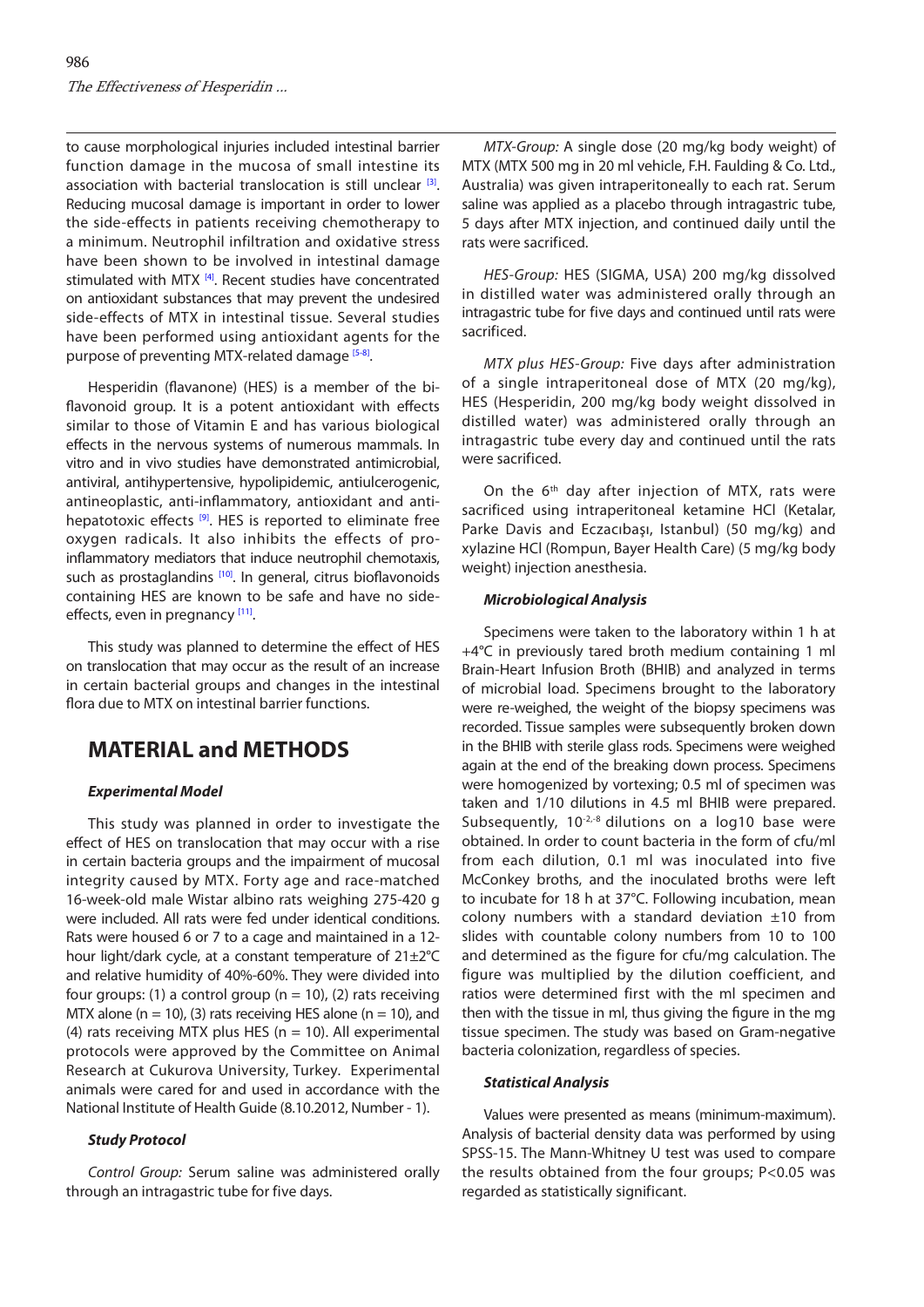# **RESULTS**

Bacterial load was determined as cfu/g in the tissue samples. Although no bacterial growth was seen in any specimens, the highest value in the mesenteric lymph node specimens was 0.60 mg in the control group, The highest specimen weights and growing bacterial densities were 0.48 mg and 5.5X10<sup>3</sup> cfu/g, in MTX group, 0.50 mg and 0 cfu/g in HES group, and 0.45 mg and  $2x10^3$  cfu/ respectively g in MTX plus HES-Group *(Table 1)*.

The highest weight of ileocecal region was 0.31 mg in control group, and the highest bacterial density was 4.3 x 10<sup>5</sup> cfu/g in one specimen. Specimen weight and growing bacteria were found as 0.48 mg and  $5.5 \times 10^6$  cfu/g in MTX group, 0.50 mg and  $4.4x10<sup>3</sup>$  cfu/g in HES group, 0.45 mg and 9.2 x 104 cfu/g respectively in MTX plus HES-Group *(Table 1)*.

The highest value of bacteriological load was found as 1.82 mg in the ascending colon, in control group, and the highest bacterial load was 5.5x10<sup>5</sup> cfu/g. The highest weight and growing bacteria densities from this group specimens were 1.35 mg and  $5.8 \times 10^6$ cfu/g in MTX group, 1.18 mg and 2.7x 10<sup>5</sup> cfu/g in HES group, and 1.29 mg and 5.9x10<sup>5</sup> cfu/g respectively, in MTX plus HES-Group *(Table 1)*.

There was no growth in mesenteric lymph node specimens in either control or HES groups. In other words, no bacterial translocation was seen in the intestine. Although the bacterial load of ascending colon was similar to the control and HES groups, significantly fewer bacteria grew in the ileocecal region in HES group. Serious translocation was seen in MTX group in the mesenteric lymph node specimens. However translocation was also seen in the group given MTX plus HES-Group but translocated bacteria density was 10 times lower than that of MTX group ( $P=$ 0.028). In other words, HES reduced but did not completely prevent the mucosal damage caused by MTX *(Table 1)*.

Ileocecal tissue specimens showed that MTX significantly increased the bacterial load comparing to MTX plus HES-Group (P=0.009, P=0.009). In the ascending colon, the bacterial load was higher, up to Log10, in the MTX group than that of HES and MTX plus HES-Group. The comprehensive information about the mean weight and bacteria densities in groups lymph node specimens was presented in *Table 1*.

## **DISCUSSION**

Intestinal mucositis remains a major concern during cancer chemotherapy in more than 40% of cancer patients after standard doses of treatment, and in almost 100% of patients treated with high doses. In the gut, mucosal damage and barrier function alterations have been described as consequences of different processes: apoptosis, hypoproliferation, inflammatory response, altered absorptive capacity, and bacteria proliferation and colonization [\[12,13\].](#page-3-0)

Bacterial translocation is the passage of viable indigenous bacteria from the gastrointestinal tract to extraintestinal sites. These include the mesenteric-lymph-node complex, liver, spleen and bloodstream. Three major mechanisms are involved in bacterial translocation: excessive intestinal bacterial growth, deficiencies in host immune defenses and increased intestinal mucosal barrier permeability or damage [[14,15\].](#page-3-0)

Recent research has concentrated on the role of the gastrointestinal tract as a reservoir for pathogens that can translocate to the circulation, initiating the septic process and eventually resulting in multiple organ failure. Until recently, most experimental studies have been performed in animal models and have quantified translocation by the recovery of viable micro-organisms from the mesenteric lymph nodes and other tissue by means of culture techniques<sup>[16]</sup>. Bacterial translocation has been reported in cases of burns [[17\],](#page-3-0) hemorrhagic shock [[18\],](#page-3-0) endotoxemia [\[19\]](#page-3-0) and Crohn's disease [\[20\].](#page-3-0) The impairment of intestinal barrier functions caused by chemotherapy has been investigated in some studies, but there is a lack of research providing definitive evidence of chemotherapy-associated bacterial translocation [\[1,21-24\].](#page-3-0)

| Table 1. Mean weight and bacteria densities in groups lymph node specimens                                                                                                                                                  |                         |                                            |                         |                                     |                         |                                     |                         |                                            |                |       |       |
|-----------------------------------------------------------------------------------------------------------------------------------------------------------------------------------------------------------------------------|-------------------------|--------------------------------------------|-------------------------|-------------------------------------|-------------------------|-------------------------------------|-------------------------|--------------------------------------------|----------------|-------|-------|
| <b>Tablo 1.</b> Grupların lenf nodu örneklerinin ortalama ağırlık ve bakteri yoğunlukları                                                                                                                                   |                         |                                            |                         |                                     |                         |                                     |                         |                                            |                |       |       |
| Specimen                                                                                                                                                                                                                    | Control (n: 10)         |                                            | <b>MTX (n: 10)</b>      |                                     | <b>HES (n: 10)</b>      |                                     | MTX plus HES (n: 10)    |                                            |                |       |       |
|                                                                                                                                                                                                                             | mg Mean<br>$(min-max)$  | cfu/g Mean<br>(min-max)                    | mg Mean<br>$(min-max)$  | cfu/g Mean<br>(min-max)             | mg Mean<br>$(min-max)$  | cfu/g Mean<br>$(min-max)$           | mg Mean<br>(min-max)    | cfu/g Mean<br>(min-max)                    | p <sub>1</sub> | p2    | p3    |
| Mesenteric-<br>lymph-<br>  node                                                                                                                                                                                             | 0.46<br>$(0.34 - 0.60)$ | 0.0<br>$(0.0 - 0.0)$                       | 0.41<br>$(0.35 - 0.48)$ | $4.0x10^{3}$<br>$(1.8x103-5.5x103)$ | 0.42<br>$(0.34 - 0.50)$ | 0.0<br>$(0.0 - 0.0)$                | 0.38<br>$(0.29 - 0.45)$ | $9.1x10^2$<br>$(0.0-2.3x10^3)$             | 0.005          | 0.054 | 0.028 |
| <b>Ileocecal</b><br>region                                                                                                                                                                                                  | 0.24<br>$(0.18 - 0.31)$ | $4.0 \times 10^{5}$<br>$(4.0x104-4.3x105)$ | 0.41<br>$(0.35 - 0.48)$ | $5.0x10^6$<br>$(4.3x106-5.5x106)$   | 0.42<br>$(0.34 - 0.50)$ | $4.0x10^3$<br>$(3.3x103-4.4x103)$   | 0.38<br>$(0.29 - 0.45)$ | 8.0x10 <sup>4</sup><br>$(7.0x104-9.2x104)$ | 0.009          | 0.12  | 0.009 |
| Ascending<br>colon<br>region                                                                                                                                                                                                | 1.34<br>$(0.88 - 1.82)$ | $5 \times 10^{5}$<br>$(4.6x105-5.5x105)$   | 1.13<br>$(0.90 - 1.35)$ | $5.0x10^6$<br>$(4.5x106-5.8x106)$   | 0.92<br>$(0.55 - 1.18)$ | $2.0x10^{5}$<br>$(1.6x105-2.7x105)$ | 0.95<br>$(0.72 - 1.29)$ | $5.5x10^5$<br>$(5.2x105-5.9x105)$          | 0.009          | 0.046 | 0.009 |
| $p1$ : Comparison of control group and MTX group bacterial density, $p2$ : Comparison of control group and MTX plus HES group bacterial density, $p3$ : Comparison of MTX<br>group and MTX plus HES group bacterial density |                         |                                            |                         |                                     |                         |                                     |                         |                                            |                |       |       |